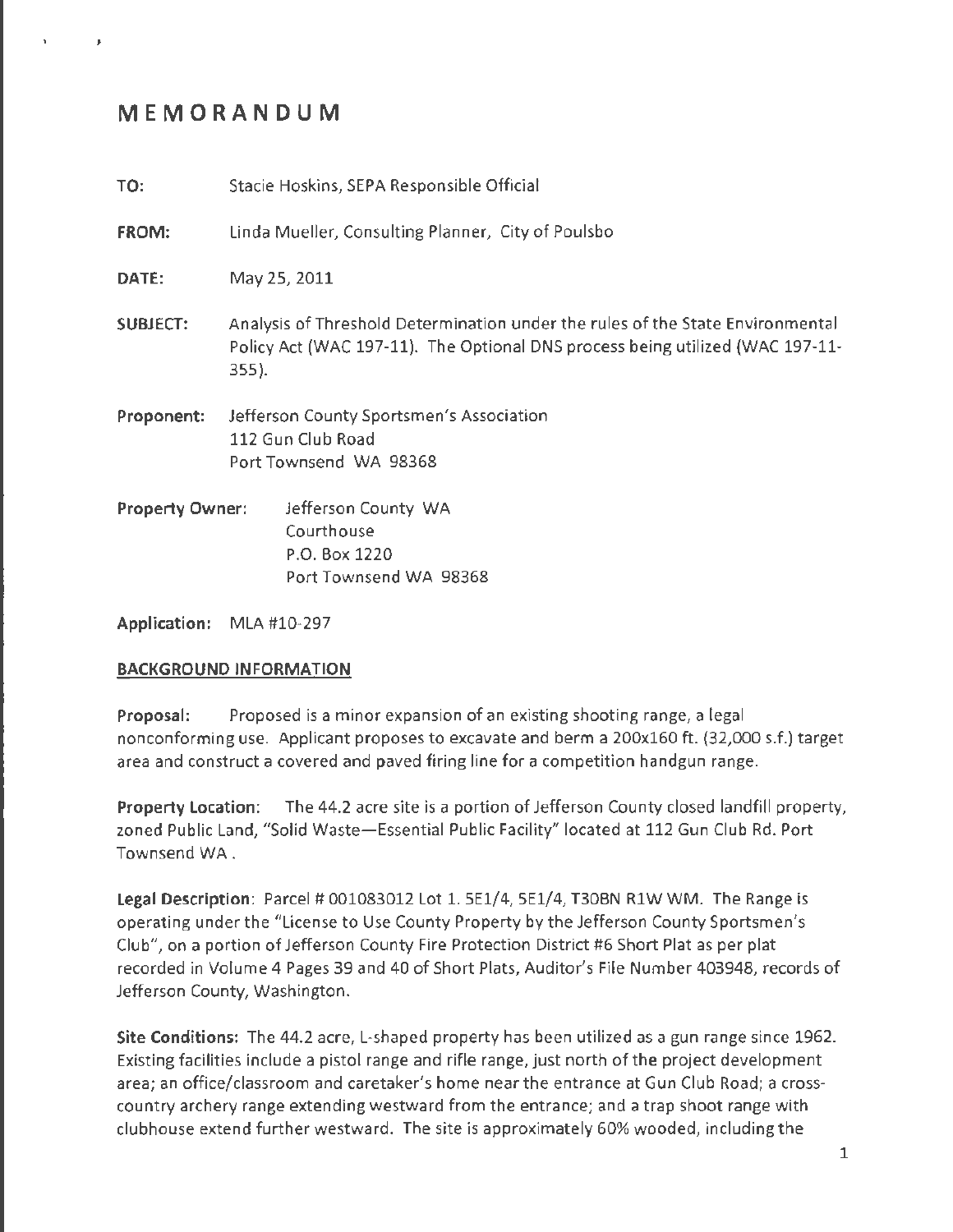perimeter wooded buffer. The elevation ranges from approximately 204 ft. in the existing pistol range to 249 ft. elev. in the western trap shoot range.

### **Surrounding area:**

| North: | Undeveloped parcels across Jacob Miller Road, zoning is Rural Residential 1:5. |
|--------|--------------------------------------------------------------------------------|
| East:  | A residential neighborhood exists east of the proposed development, separated  |
|        | by an existing berm and landscaping; zoning is Rural Residential 1:5.          |
| South: | Residential lots, south of the property boundary, approximately 350 ft. away   |
|        | from the development site and south of the property boundary of the gun range. |
|        | Zoning is Rural Residential 1:5.                                               |
| West:  | Jefferson County Fire District training facility, on County owned property     |
|        | designated County solid waste-essential public facility.                       |

**Required Approvals:** Jefferson County building permit for the firing line structure, grading and stormwater management permits for the berm and range construction.

### **Existing Environment documents:**

SEPA Checklist: The application and SEPA checklist were submitted to the County on July 26, 2010.

Adequacy: Staff determined the application to be substantially completed on March 3, 2011. The application is vested under regulations in place on July 26, 2010.

**PUBLIC NOTICE:** The combined Notice of Application and pending SEPA Threshold Determination was posted on the property by the applicant/representative on March 11, 2011. The same notification also was mailed to the owner of the subject property, to agencies and to property owners within 300 feet on March 15, 2011. Under JCC 18.40.200 and .220, a 14 calendar day public comment period is required. The comment period ended March 30, 2011. Acknowledgement of receipt of the comment letters was sent by mail or email to the commenters.

**COMMENTS:** Thirty-five public comment letters or emails were received by the March 30, 2011 cut-off date. The comments generally fell into three broad categories: (1) Positive, the range is well run and a benefit to the public providing opportunity for training and practice for use of firearms by members and law enforcement agencies. (2) Negative, the range activities present a lead hazard, particularly to aquifer and stormwater quality; (3) Negative, existing and increasing noise emanating from the range is detrimental to quiet rural lifestyle of neighboring residents; more people are moving into the neighborhood. The attached Exhibit Cl is a summary table, lists names of commenters and presents a snapshot of the range of comments. Exhibit C2 contains paraphrased comments and county response to comments. A copy of the complete collection of letters is attached in Exhibit C3 and will be retained in the permanent project file.

Staff requested review and comments on the application and environmental checklist from the following agencies:

• City of Port Townsend Building/Community Development: No comments received.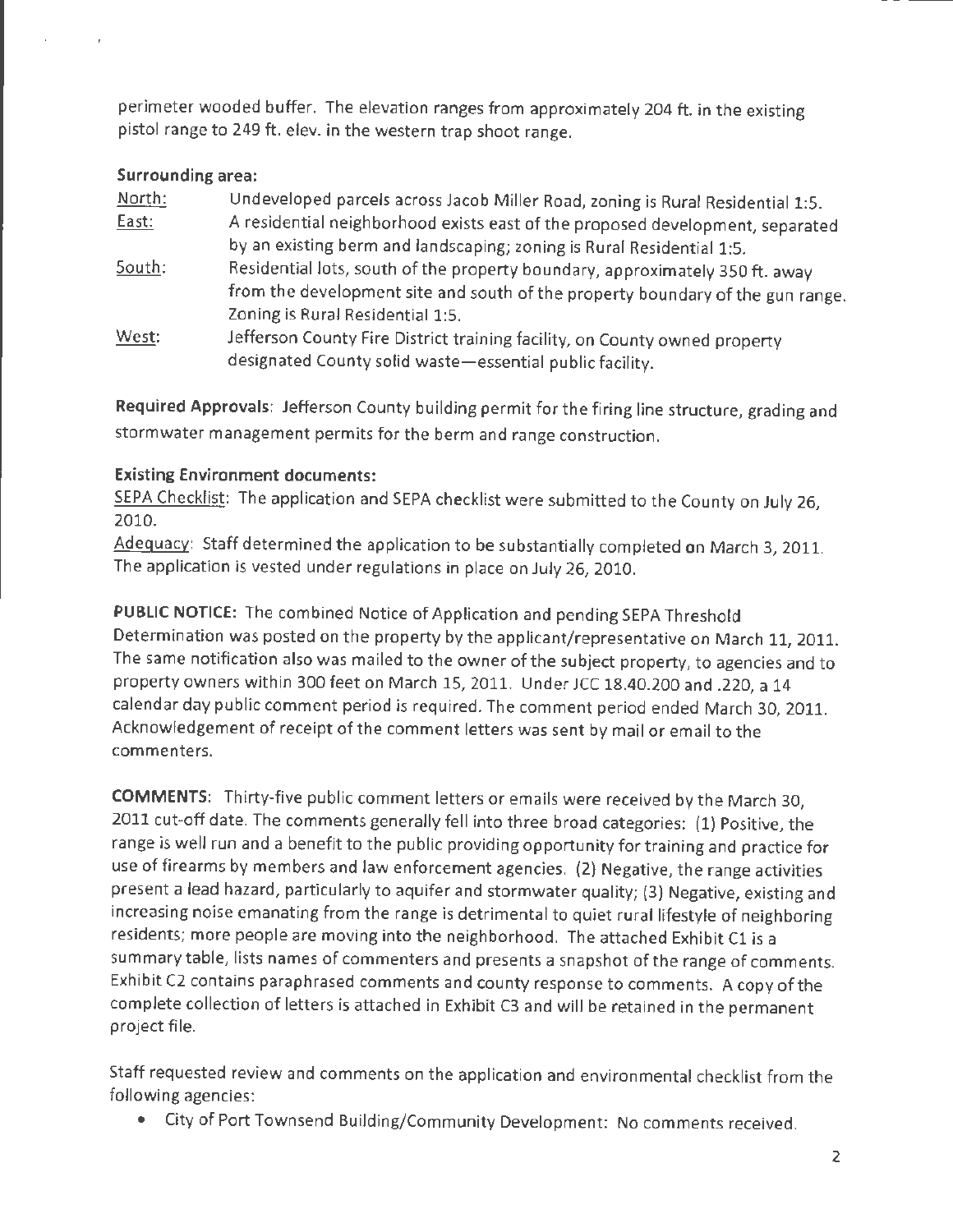- City of Port Townsend Water: No comments received
- Hoh Tribe: No comments received
- Jamestown S'Klallam Tribe: No comments received
- Jefferson County Fire District #1: No comments received.
- Jefferson County Public Health Department: Comments From Marjorie Boyd and Stuart Whitford were received on March 30, 2011, and are addressed in the appropriate section below.
- Jefferson County Public Works: Comments from James W. Pearson were received March 30, 2011.
- Jefferson County PUD #1: No comments received.
- Jefferson County Assessor: Assessor's Office indicated no comments on this MLA.
- Jefferson County Building Department: No comments received.
- Jefferson County Sheriff Department: Comments attached.
- Olympic Regional Clean Air Agency: No comments received.
- Peninsula Daily News: No comments received.
- Point No Point Treaty Council: No comments received
- Port Gamble S'Klallam Tribe: No comments received.
- Port Townsend Leader: No comments received.
- Port Townsend School District #SO: No comments received
- Quinault Indian Nation: No comments received.
- Quileute Nation: No comments received.
- Skokomish Tribe SEPA Review: No comments received
- Suquamish Tribe: No comments received
- US EPA Region 10: Comments Attached
- WA State Department of Archaeology and Historic Preservation: No comments received.
- WA State Department of Ecology, SEPA Review, Stormwater Review: Comments from James DeMay, Toxics Cleanup, were received March 30 2011, and are addressed in the appropriate section below.
- WA State Department of Natural Resources SEPA Review: No comments received
- WA State Department of Fish and Wildlife: No comments received.

# **SUMMARY OF SIGNIFICANT ENVIRONMENTAL COMMENTS:**

This section is intended to supplement the applicant's environmental checklist with information from Development Review sources and comments and to analyze the proposal in order to identify potential environmental impacts. Information available in the environmental checklist is not repeated in this document unless it is necessary to do so as part of staff's analysis. Proposed mitigation measures are underlined and numbered.

# **NATURAL ENVIRONMENT**

**Earth:** Soil erosion/slope stability and environmentally sensitive area review: The proposal includes 32,000 s.f. of land disturbing activity. Most of the site in this vicinity has previously been cleared, removal of 2-3 trees may be necessary. Since more than **500 c.f. of earth** will be moved, SEPA review is required.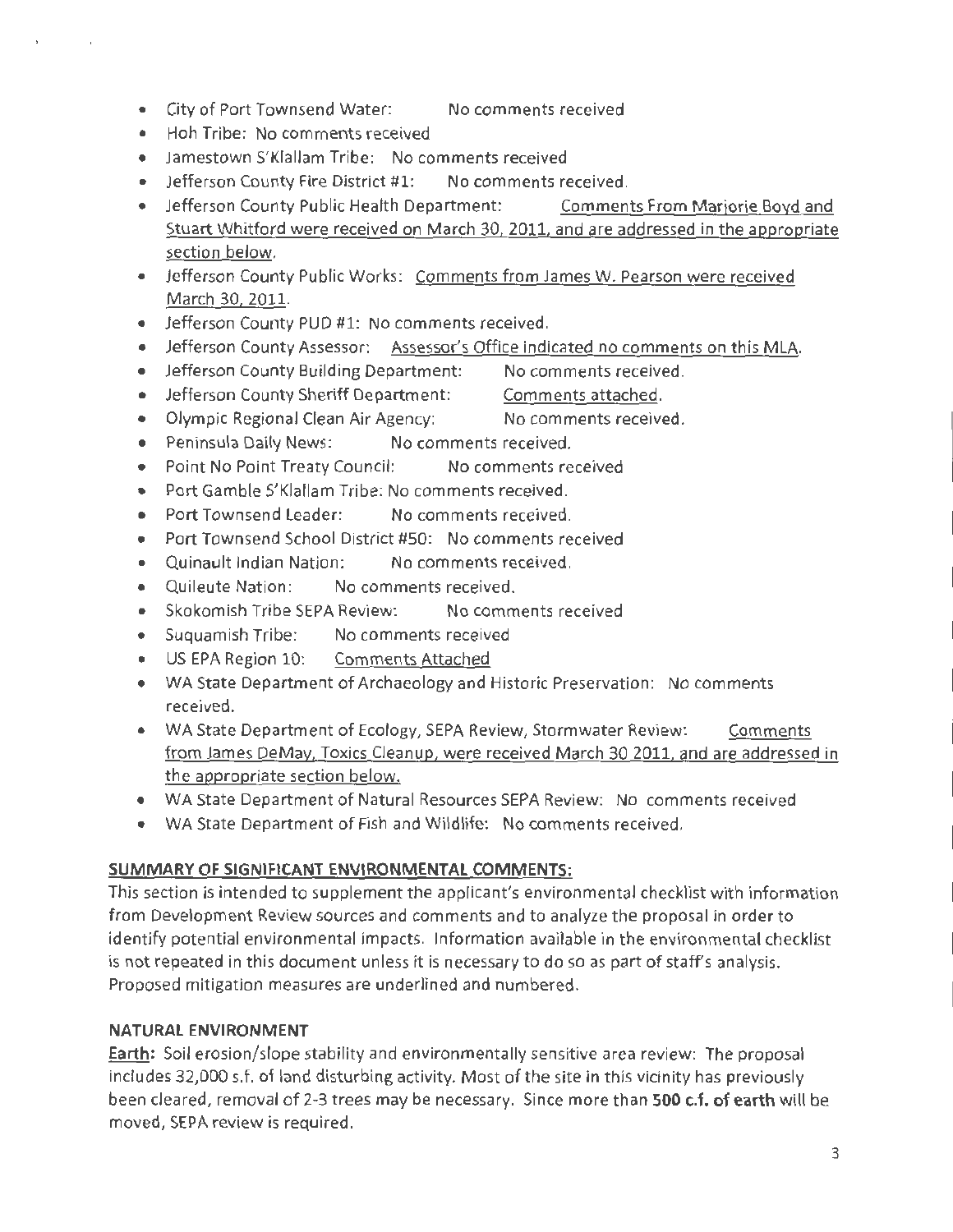The Jefferson County Unified Development code (JCC Title 18) requires development proponents for all new development and redevelopment conform to the standards and minimum requirements set by the current adopted version of the Department of Ecology Stormwater Management Manual for Western Washington (SMM) to prevent erosion of land.

The application was reviewed for the potential presence of Environmentally Sensitive Areas (ESAs) under the provisions of the Unified Development Code (UDC). After an initial Geographic Information Systems mapping review and an investigative site inspection, it was determined that there are no sensitive areas on the site. There are no streams or wetlands found on the overall gun club site nor in the vicinity of the proposed pistol range. Public comment raised concern for potential underlying Susceptible Aquifer Recharge Area and possible lead migration and contamination of the aquifer; however, available mapping provided by the County indicates the recharge area is off-site near the southern boundary of the Gun Club property, some 350 ft. south of the development site for the proposed pistol range.

Reviewing county soil mapping and the USDA soil survey information, the north portion of the site (vicinity of the existing pistol and rifle ranges) is mapped as HuC, Hoypus gravelly loamy sand, 0-15 percent slopes; the remaining property is indicated as CmC , Clallam gravelly sandy loam, 0-15 percent slopes. The Hoypus series soils formed in glacial outwash; they are represented in the soil survey as somewhat excessively drained; moderately rapid permeability in the A Horizon and very rapid permeability in the Bw and C horizons. The Clallam series formed in glacial till over very compact dense glacial till. They are moderately well drained, moderately rapid permeability above the very compact glacial till (A and Bw horizons) and very slow permeability in the very compact glacial till (Cd horizons). It should be noted the NRCS soils mapping is very general, and specific location of soil types is not exact without on-site detailed soils investigation. However, better data are provided with well drilling information from DOE for wells surrounding the area, which indicate an impermeable clay or hardpan layer at variable levels below the surface; and based on well depths some 230-350 ft. below the surface, the aquifer zone (static water level) is at 142-207 ft. below the surface. This would appear to corroborate County GIS mapping that the site is not in an aquifer recharge zone; and the depth to the aquifer presents a low risk of lead migrating through the soil to the aquifer.

However, as indicated in the EPA/BMP manual, lead migration rates through soils to surface water and groundwater is affected by amount and frequency of rainfall, soil permeability, chemistry and pH as well as depth to groundwater. These affects can be managed effectively through soil amendments to bind the lead to soil particles and physical lead removal, as described in the manual and discussed in the Environmental Health section below.

**Air:** Aside from temporary minor exhaust emissions from construction activities no significant adverse environmental impacts related to air have been identified, since adequate ventilation is provided in the outdoor range structure. No mitigation measures are proposed. Additional analysis of the proposal and its effects related to AIR is not necessary.

Soil Survey Staff, Natural Resources Conservation Service, United States Department of Agriculture. Official Soil Series Descriptions. Available online at http://sol.s.usda.gov/technical\_classification/ossu/index.html. Accessed [April 14, 2011].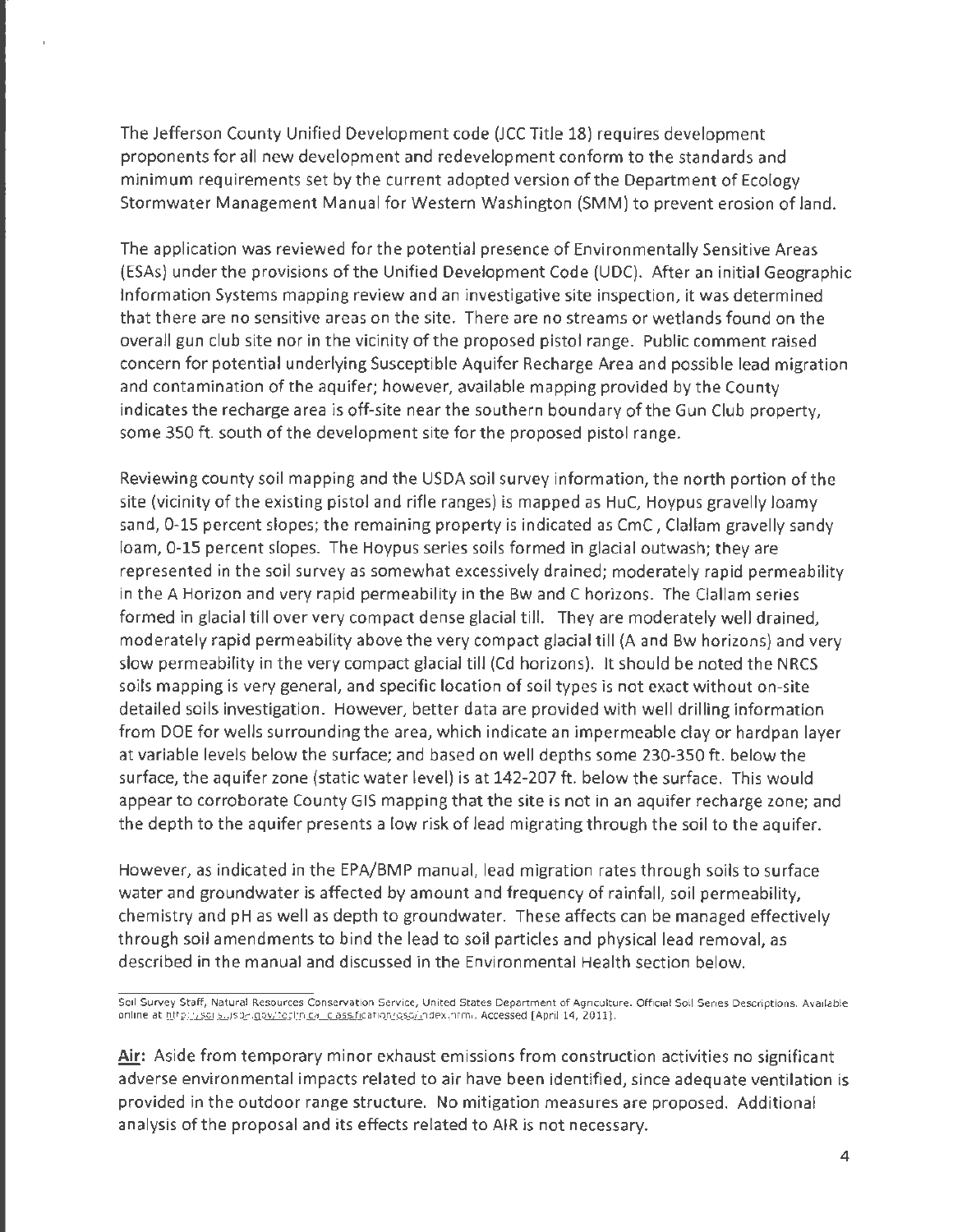#### **Water:**

Surface water: No surface water bodies exist on the site, except the stormwater detention pond, which does not contain permanent storage.

Shorelands and Wetlands: There are no wetlands on the property, and the property is not near the shoreline or within the shoreline management act jurisdictional area.

Floods: The FEMA maps indicate no floodlands on the property.

Groundwater: No groundwater will be withdrawn for this project. The 42 acre property is served by the Port Townsend water supply system.

Water Run-off (including stormwater): Review of stormwater management is provided by the Jefferson County Department of Public Works (Memorandum of March 29, 2011). The proposal will require approximately 35,000 s.f. of land disturbing activity, and will include excavation and filling to construct a berm around three sides of the range. A covered shooters' shed and parking spaces also will be constructed. The project will create approx. 2,500 s.f. of new impervious surface. Existing site drainage and stormwater runoff from the access road and rifle and pistol range is conveyed to an approx. 100 x 200 ft. impoundment on the northerly area of the rifle range. Impounded water infiltrates and does not flow off of the site [see comments regarding soil type]. Runoff from the project site will also be conveyed to this area.

The Jefferson County Unified Development code, Section 18.30.070 Stormwater Management Standards adopts the standards and minimum requirements of the Washington Department of Ecology Stormwater Management Manual for Western Washington. The proponent has submitted a Jefferson County Stormwater Site Plan Template dated 7/26/2010 that analyzes stormwater management issues related to the proposed development. The Template includes the elements of a construction Stormwater Pollution Prevention Plan. The proponent shall implement the best management practices from the template while constructing the pistol range. The Public Works Department has issued standard conditions of approval based on adopted standards for this project, which will be attached to the staff report and Notice of Decision. No further environmental mitigation for stormwater management and erosion control are required for this project beyond adopted standards. However, see comments on Environmental Health related to lead management and water quality as it pertains to stormwater management.

**Plants:** A critical area review of the site has been conducted and no special plant species have been identified. The proposal is not likely to result in significant adverse impacts to plants. No mitigation measures are proposed. Additional analysis of the proposal and its effects related to PLANTS is not necessary.

**Animals:** An ESA check was conducted and no threatened or endangered species have been identified on the parcel. The proposal is not likely to result in significant adverse impacts to sensitive species of Animals. No mitigation measures are proposed. Additional analysis of the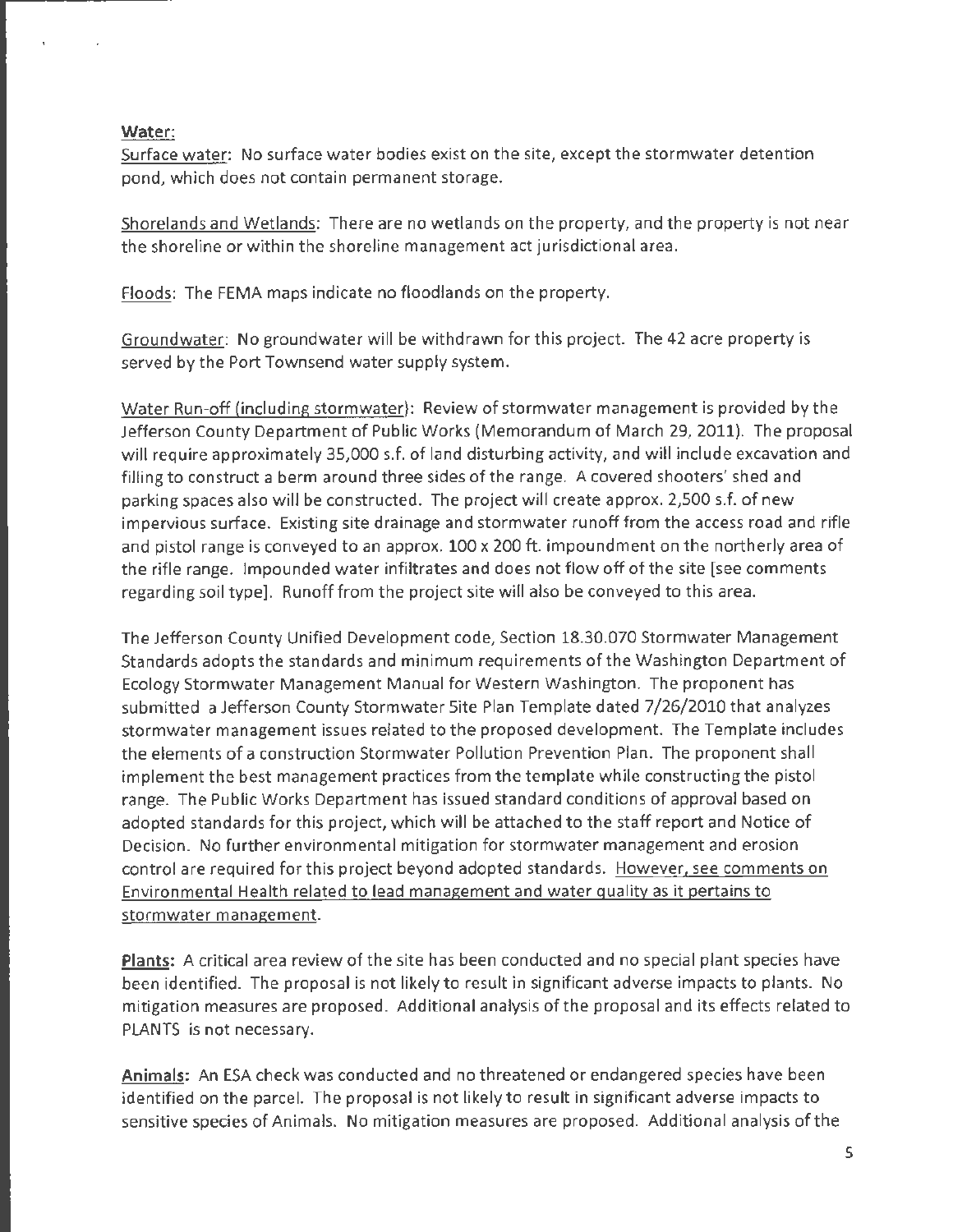proposal and its effects related to ANIMALS is not necessary. Public comment noted potential threat to animal species on site; however, the gun range has been in operation for 50 years and animals likely have either left the area or have adapted to the noise situation.

**Energy and Natural Resources:** No impact to solar energy on adjoining properties is anticipated. No negative impacts to energy or natural resources have been identified. No mitigation measures are recommended. Additional analysis of the proposal and its effects related to ENERGY AND NATURAL RESOURCES is not necessary.

### **BUILT ENVIRONMENT**

**Environmental Health:** Public comment letters indicated concerns about lead in the environment and possible migration through the soils into the environment and the water aquifer. At the request of a local resident, Washington State Department of Ecology (Ecology) and the Environmental Protection Agency (EPA) Region 10 are in the process of conducting initial assessments of the Jefferson County Shooting Range. Soil sampling from the initial investigation conducted by Ecology and Jefferson County Health Department revealed impacted soils contaminated with lead and PAHs in excess of MTCA Method A Cleanup levels in several areas of the site and resulted in the property being added to the Ecology's Confirmed and Suspected site database (Facility Site ID 12185}. Ecology indicated in its letter of January 20, 2011 (letters attached Exhibit C-4) that a more detailed "Site Hazard Assessment" may be conducted to determine whether further action will be needed.

The EPA's study of the site's existing lead contamination status and possible clean up is still pending and is considered a separate review and timeline from this review of the proposed new pistol range (since this SEPA review is for direct impacts potentially created by the new project). However, range management protocol developed out of that review will extend to the new pistol range by association. This review will consider only the new pistol range and compliance with best management practices appropriate to developing this site.

Pertaining to the new pistol range, the Washington State Department of Ecology (Ecology) reviewed the environment checklist for this proposed new pistol range and has provided the following comments (dated March 30, 2011 which will be included as SEPA mitigations):

- 1. TOXICS CLEANUP: James DeMay (360-407-6316}
	- JC Sportsman Association, located at 112 Gun Club Road has been listed in Ecology's database of Confirmed or Suspected Contaminated Sites. Sampling on the site revealed impacted soils contaminated with lead and polycyclic aromatic hydrocarbons (PAHs) above the State's Model Toxics control Act (MTCA) Method A cleanup levels. The Facility Site Identification number assigned to this site is 12185. Ecology encourages the JC Sportsman Association to follow the best management practices developed by the EPA. Adhering to these best management practices will reduce the potential for contamination from current and proposed activities at the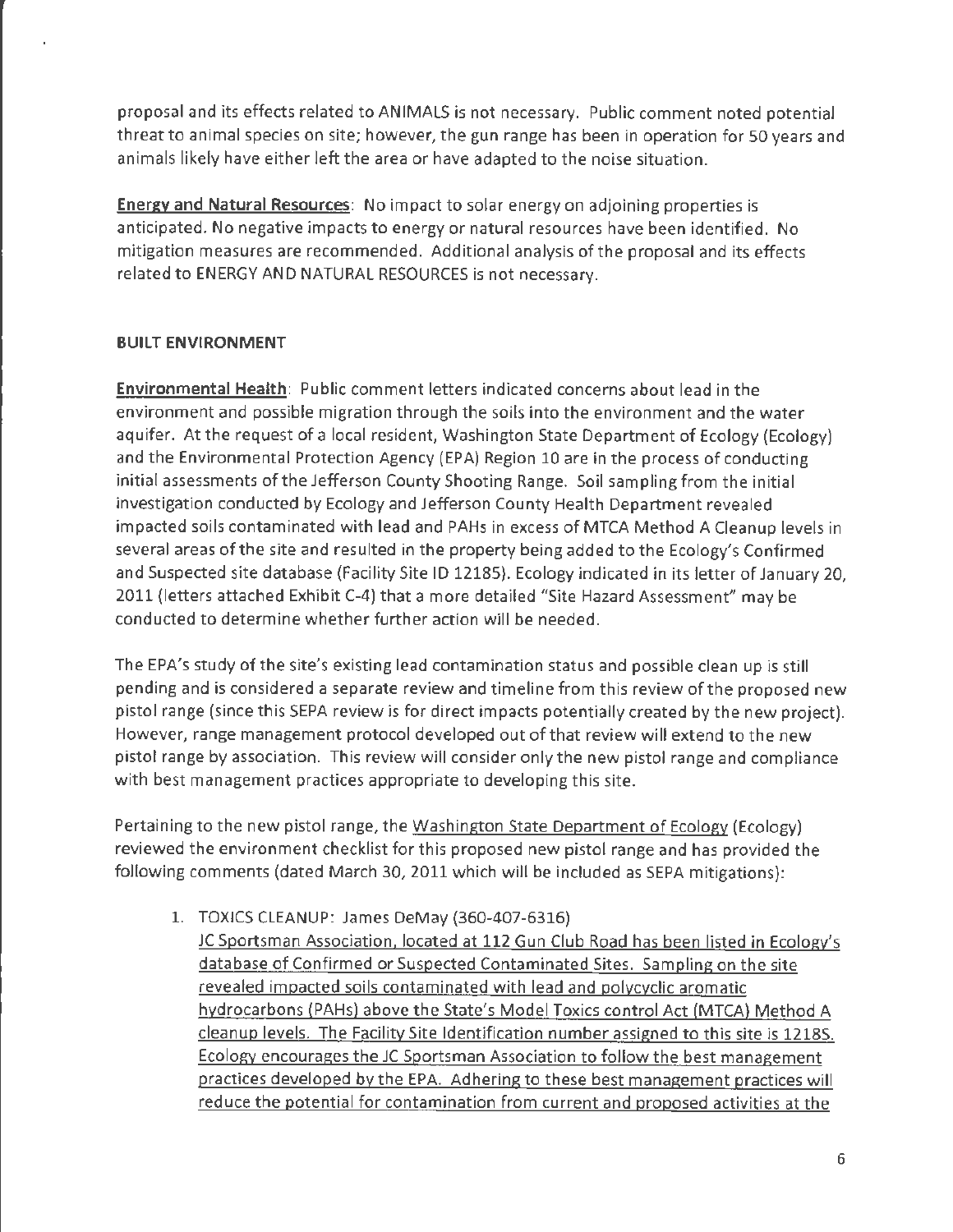site. The EPA's Best Management Practices for Lead at Outdoor Shooting Ranges is available at: http://www.epa.gov/region2/waste/leadshot/.

Ecology's comments are based upon information provided by the lead agency. As such, they may not constitute an exhaustive list of the various authorizations that must be obtained or legal requirements that must be fulfilled in order to carry out the proposed action.

The Jefferson County Public Health reviewed the proposal and provided the following comments:

- A correction to the response to #7, Environmental Health, of the Environmental Checklist submitted by the proponent: The Initial Investigation with respect to potential lead contamination at the existing range was conducted under the auspices of the Washington State Department of Ecology, not the EPA.
- Jefferson County code 18.20.350(8} sets standards for outdoor shooting ranges and requires that the National Rifle Association's Range Manual be consulted and used in the development and operation for ranges; and that Articles 1, 2, and 3 of the safety recommendations for outdoor shooting ranges be used as minimum guidelines in the design and construction of shooting ranges.
- Jefferson County Public Health recommends the applicant provide additional detail regarding how they plan to implement Best Management Practices outline in the NRA/EPA manual, specifically with regard to design and construction of the proposed pistol range and lead management at the same.

# **Proposed measures to reduce or to control potential environmental health hazards in the new pistol range:**

JCC181.20.350(8)(b} states: "The National Rifle Association's Range Manual shall be consulted and used in the development and operation of ranges; Articles l, 2, and 3 of the safety recommendations for outdoor shooting ranges shall be used as minimum guidelines in the design and construction of shooting ranges". This does not appear to be a complete or correct citation, and it is noted that the most recently updated manual should be used for design and management of the pistol range. For this general review, The Range Source Book, A Guide to Planning and Construction, National Rifle Association Range Department, Fairfax VA 22030, Revised January 2004 is referenced. Section I, General Information, Chapters 1-7 pertain to development and management of ranges; and Section II Outdoor Ranges, is information specific to outdoor ranges, and it includes sections on outdoor range operation and maintenance and developing a "Range Operations Guide," which includes a safety plan, organizational records, maintenance guide, etc. It is noted this range has been operational for nearly 50 years, and they are in the process of updating their range operations guidelines for safety and to incorporate best management practices from the EPA manual.

Specific to this proposed pistol range are concerns raised by public comment and agencies related to possible lead contamination of soils and groundwater and also noise issues. The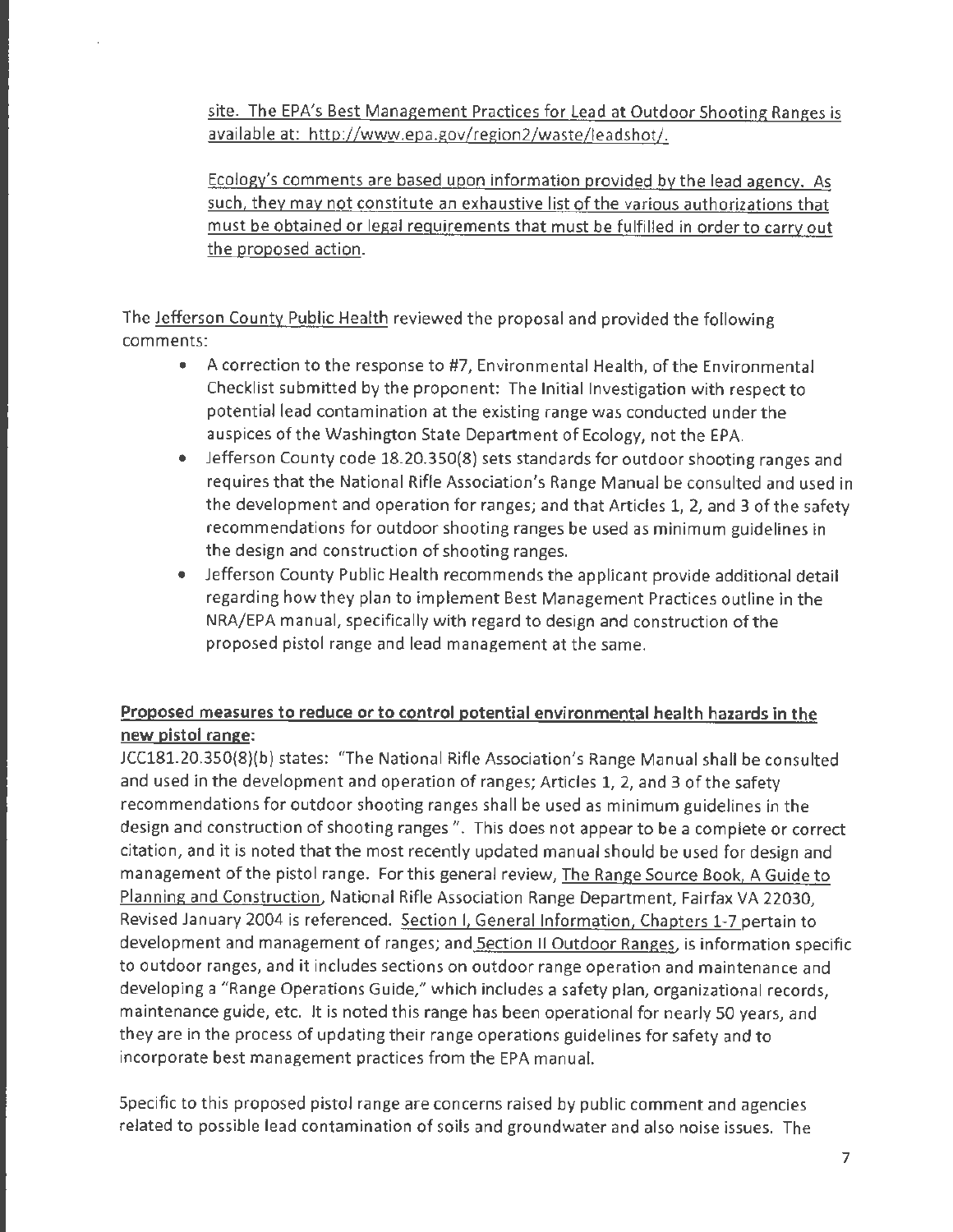concern for lead in the environment and its potential impacts is not a new issue. Practical mitigation measures are identified in Best Management Practices for lead at Outdoor Shooting Ranges, EPA-902-B-01-001, January 2001, (in this review also noted as EPA/BMP manual), developed by EPA and the National Rifle Association, National Shooting Sports Foundation and others. This manual will be the standard for this review and is freely referenced. The EPA/BMP manual outlines techniques for preventing lead migration, including monitoring and adjusting soil pH, immobilizing lead in the soil, controlling runoff, bullet containment devices, and removal and recycling of lead. Further, any mitigation, guidelines or protocols developed out of the ongoing review by the EPA of the overall range practices will extend to the subject pistol range and are incorporated by reference.

Following are findings with regard to the pistol range design and the "four-step plan" for lead mitigation identified from Chapter 3 of the EPA/BMPs. Additional required mitigation measures are underlined and italicized ond will be included in the permit conditions of approval:

- **1. Step 1- Control and contain lead bullets and bullet fragments.**  Recommended Finding:
	- a. Bullets will be contained in the range by a 25 ft. impact berm located directly behind the targets and 12 ft. high side berms that enclose the shooting area on three sides. This is an acceptable design as discussed in the EPA/BMP manual.
	- b. The most advantageous shooting direction is selected. The pistol range is not oriented toward water, wetlands, rivers, creeks or other sensitive environments. The new pistol range is oriented westward, away from residential land uses to the east; away from other uses on the range, and will be by a 22 ft. berm and wooded buffer for some distance from the adjoining fire department use of county property to the west.
	- c. Additional mitigation or management practices shall include:
		- The upper 1-2 feet of the constructed earthen berm shall be free of large rocks and other debris, to reduce ricochet potential. This is typically accomplished by sifting of soil prior to berm construction, as described in the BMP manual.
		- Lead and larger rock or debris particles should be regularly removed from the impact area to prevent ricochet bullets. Inspection and scheduling shall be documented in the range management manual retained on site.
- **2. Step 2 - Prevent migration of lead to the subsurface and surrounding surface water bodies.**

Recommended Finding:

a. Based on examination of County GIS mapping and well drilling data from Ecology's website for wells in the area, the pistol range area does not appear to be an aquifer recharge zone, as there is an impermeable clay or hardpan at variable levels below the surface, the wells dug range from 250-300 ft. and the static water level ranged from 142-207 ft. below the surface. Exceptions found were shallow monitoring wells for the Jefferson County landfill (depth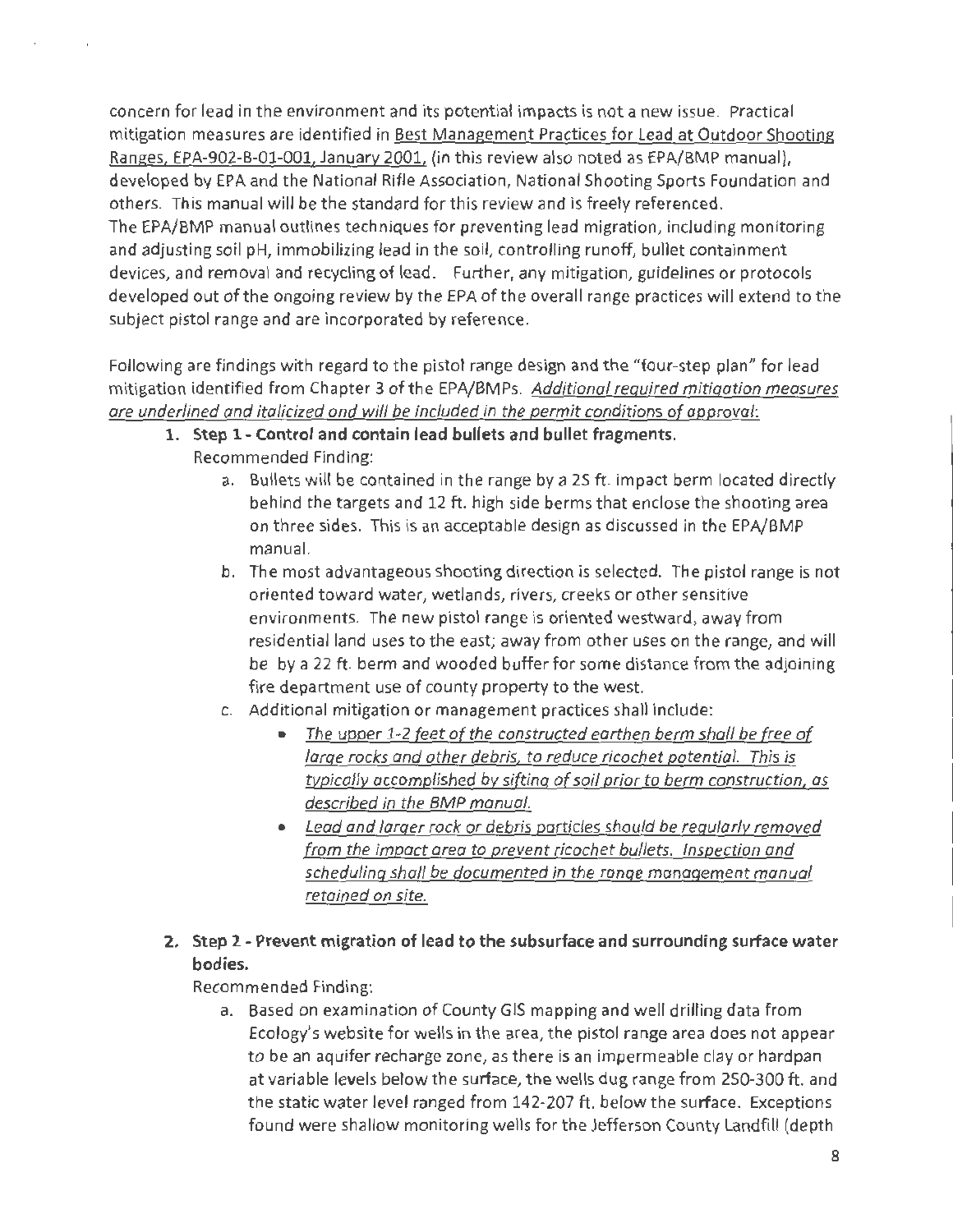about 51-58 ft.) and one residential well at 69 ft., located east of the subject site, across Jacob Miller Road.

- b. Stormwater for the new pistol range will be collected and conveyed northward to an existing swale and culvert leading to an existing onsite detention pond. According to the County Engineering and Health Department review, it normally does not leave the site and evaporates and is absorbed into the soil, except possibly for very extreme storm events when water may leave the site and enter a culvert (#133} on Jacob Miller Rd. There is currently no stormwater outlet for the pond. A grading plan was submitted to the county for review, and surface stormwater management will be implemented consistent with the adopted County stormwater management regulations.
- c. Preliminary findings by Ecology and Jefferson County Public Health in their review of the Gun Range as a whole (Ecology file, Facility Site Identification Number: 12185), indicate lead was found in the existing stormwater trenches and detention area to which this pistol range will drain.
- d. At this writing EPA has neither completed its study nor provided specific mitigation measures. The following SEPA mitigation for the new pistol range incorporates applicable mitigation for the gun range as a whole:
	- If it is determined the EPA that the presence of lead is significant enough to warrant site cleanup or other mitigation, their requirements will extend to the subject new pistol range as may be appropriate.
- e. The EPA/BMP manual provides methods to prevent lead migration. These include monitoring and adjusting soil pH, immobilizing lead and controlling runoff. The following Best Management Practices apply to the development of the new pistol range, and a **lead mitigation implementation plan**  incorporating these measures shall be submitted to the County prior to certificate of occupancy:
	- Analysis for initial baseline pH and soil chemistry in the berm area and drainage ways by an approved method (or by Ecology), is required prior to construction permit approval to determine appropriate soil amendments. [Applicant hos provided baseline information].
	- A JSCS range management plan shall be developed which shall incorporate, at minimum, methodology to
		- (1). Adjust soil pH (e.g., assess soil pH and spread lime) on an annual basis as described in the EPA/BMPs.
		- (2). Immobilize lead (e.g. phosphate spreading) on a regular and documented basis.
		- {3}. Add lime and phosphate during the periodic earthen berm rebuilding process, based on soil testing for pH and concurrence with EPA or qualified range design consultant.
		- {4}. In the detention area and drainage ditches subject to lead accumulation, periodically remove the upper 1-2 feet of soil, sift to remove lead particles, incorporate prescribed soil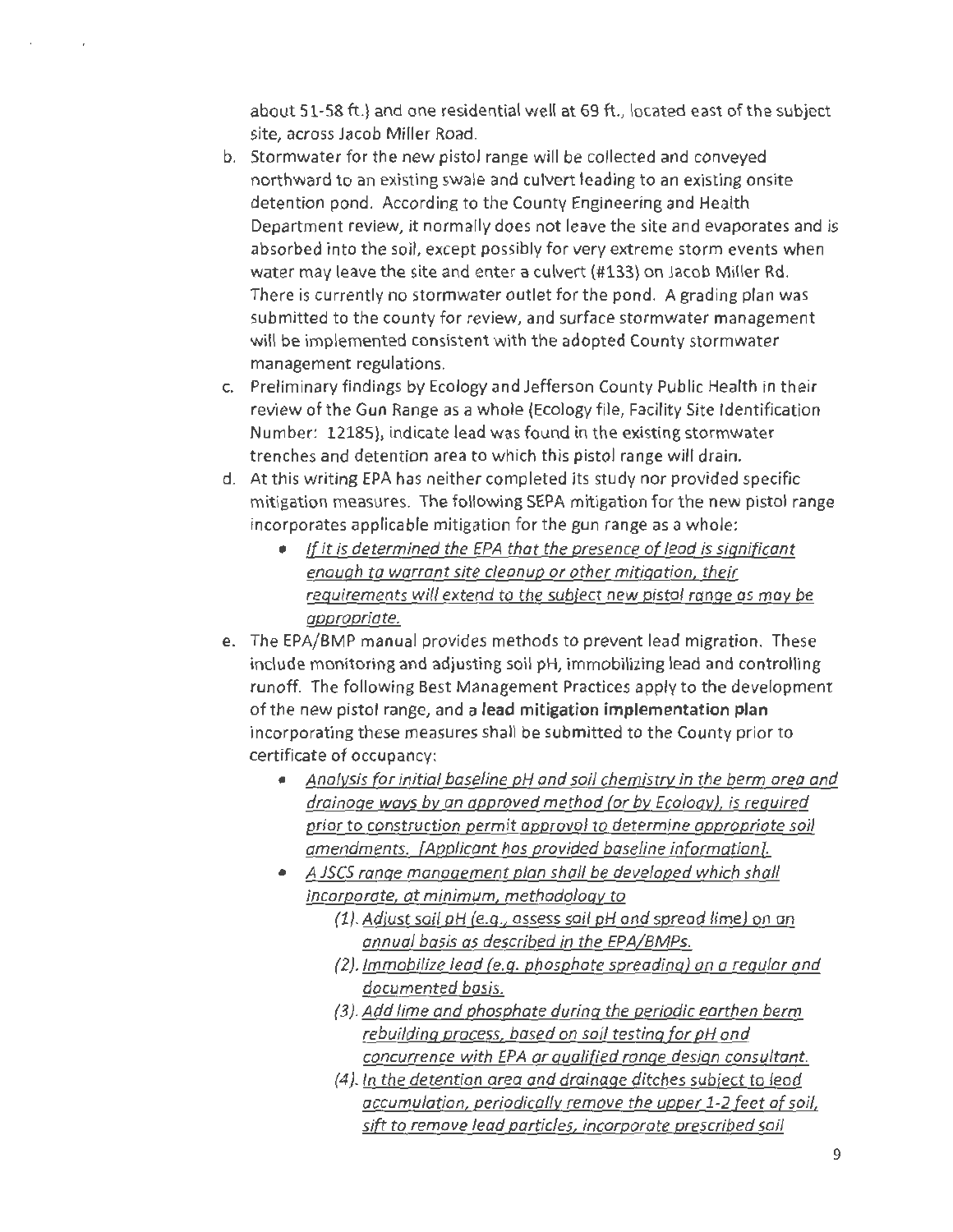amendments, and replace the soil with reconstruction of the pond and ditches, pursuant to the EPA/BMP manual guidelines and soil characteristics.

- Additional erosion control sholl be provided on the berm surface, utilizing planted vegetation and organic ground cover, that will not interfere with lead removal proctices.
- **3. Step 3 - Remove the lead from the range and recycle.**

Recommended finding:

Although Applicant has not indicated how or when lead historically has been or will be removed and recycled, it is noted that the Club is actively working on writing a new "Environmental Stewardship Plan". The following mitigations apply to the new pistol range:

- An active lead management program to recover lead shall be developed by the club which, at the minimum, includes annual inspection and maintenance of the berm and impact areas; periodic removal of upper 1-2 feet of the earth berm area, and hand raking and sifting, screening, or other measure to remove lead bullets as discussed under Sec. 3.3 of the EPA/BMP.
- The NRA recommends a frequency of one to five years for lead cleanup. After lead removal the soils may be reused -- replaced and re-compacted into place. The frequency of reclamation is based on lead quantity estimated by the number of rounds fired, use frequency, type of bullet containment, etc. A lead reclamation company may be employed.
- On-site storage and recycling of sorted lead shall be managed pursuont to RCRA requirements (discussed in Appendix D of EPA/BMP) and shall not be exposed to the elements; shall be managed so as to prevent releases to the environment; shall be stored in containers in good condition, with regular inspections of the container condition; and records of inspections shall be maintained and readily available.
- 4. Step 4 Documenting activities and keeping records. Recommended finding:

Applicant has not indicated whether documenting of lead management activities such as rounds fired, lead recovery, and soil management measures are employed in its current activities. As noted above, the Environmental Stewardship Plan for the Gun Range currently is being written. It is recommended the applicant pursue the voluntary EPA "Certificate of Recognition," which will certify that they have prepared and intend to implement, or have implemented, a written Environmental Stewardship Plan that is consistent with the EPA Best Management Practices for Lead at Outdoor Shooting Ranges manual, (as outlined in Section 3.7 of the Manual)

• At a minimum, documentation shall be provided citing when reclamation was last conducted; use frequency of ronge; estimated number of rounds shot; results of soil pH testing and soil characteristics. The documentation will enable determination of timing and effectiveness of mitigation measures implemented through range management.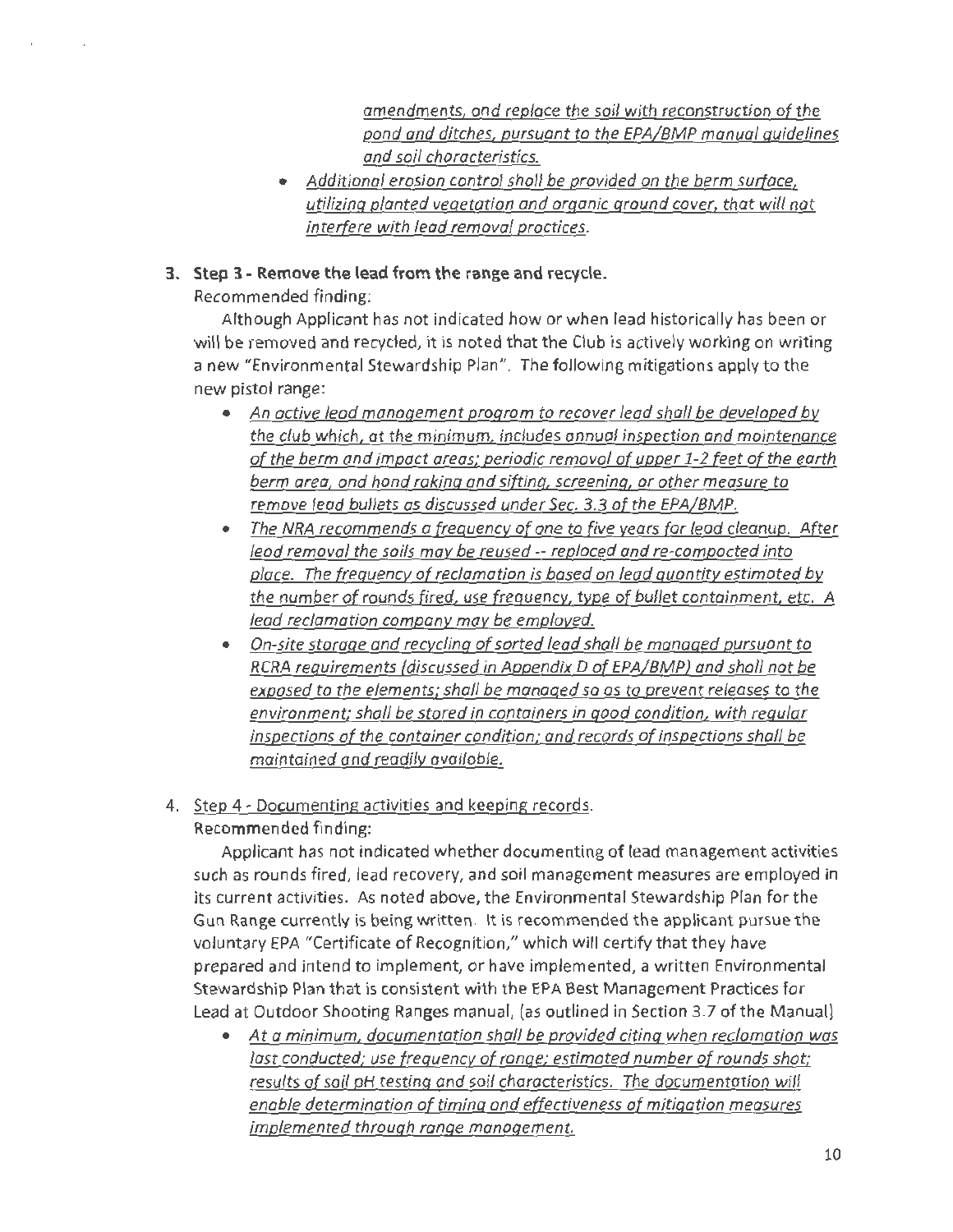- *In addition documentation of the type of BMPs implemented to control lead migration, the date of service, and who did the services is required. The forms for tracking these activities shall be retained on site with the site's*  range management plan. Such records shall be retained for the life of the *range.*
- *Prior to each extension of the License for JCSA to use the County landfill property, documentation of implementation of the Best Management Practices, including annual site monitoring, lead management/mitigation and reclamation activities, shall be provided to the County Administrator.*

As conditioned, and following the cited EPA Best Management Practices for Lead at Outdoor Shooting Ranges. the relative risk of lead exposure to people and the environment is low.

Noise: Approximately 50% of comments received from the public were regarding existing noise and the expected increase in noise and its impacts to the surrounding residential neighborhood; and that since more residents are moving into the neighborhood the use and noise should be limited. Another issue is the apparent expansion of hours of shooting. Review of available data and code requirements found the following:

The County in its resolution No. 67-85 adopted Chapter 173-60 WAC in its entirety by reference. Under 173-60-050 RCW Exemptions are listed:

- (1) The following shall be exempt from the provisions of WAC 173-60-040 between the hours of 7:00 a.m. and 10:00 p.m.;
	- (b) Sounds created by the discharge of firearms on authorized shooting ranges.

The shooting range is an authorized use of the County property as evidenced in the recorded "License to Use County Property by the Jefferson County Sportsmen's Club license (Exhibit 8 of the staff report) which is a renewable license terminating December 31, 2015. Further, the shooting range is a legally established use, although nonconforming to the current zoning, which use may continue in its legal status, as provided under JCC 18.20.260.

SEPA Rules under WAC 197-11-660 Substantive authority and mitigation, state that mitigation measures or denials shall be based on policies, plans, rules or regulations formally designated by the agency as a basis for the exercise of substantive authority. Further, that mitigation measures shall be reasonable and capable of being accomplished.

We find it is unreasonable to impose mitigation or conditions of approval (such as requiring the range to relocate or requiring an indoor shooting range) that likely would be economically unfeasible and could not be applied equitably to all legal shooting ranges. Further, requiring an enclosed shooting range would not eliminate the noise generation from the existing operations, nor from off-site shooting out of control of the Gun Club.

The existing and proposed earthen berms to some degree will block and attenuate sound of discharging firearms. In addition the firing line shed will be oriented away from neighboring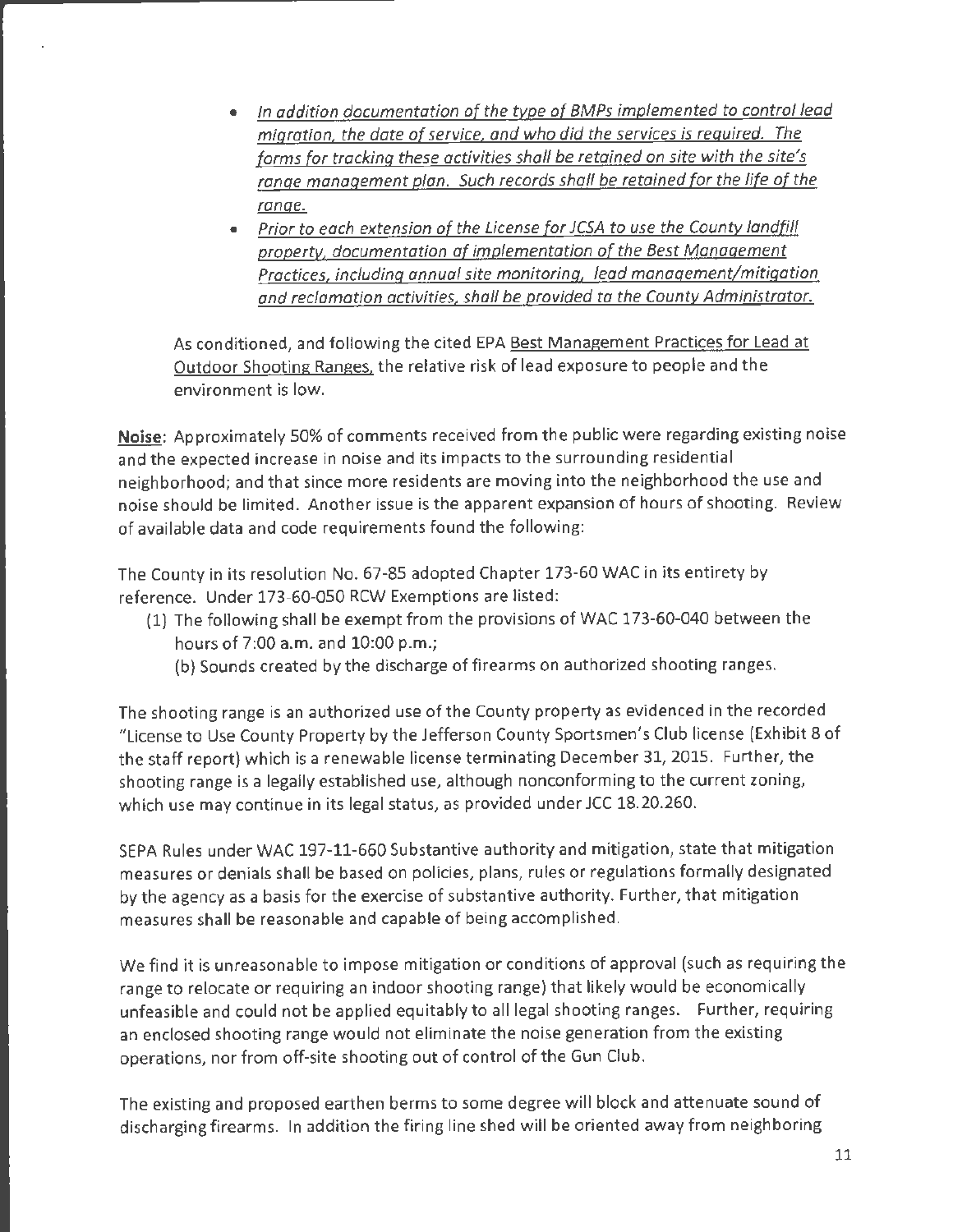residences, and applicant proposes to incorporate a wall into the structure behind the firing line, with "blown in batt or fiberglass insulation fill". This design will stop or reduce sound going through the wall, but it will not prevent the noise from deflecting out of the structure and into the surrounding area. As recommended in NRA range management manual, sound absorbing material or sound baffles inside the structure should be incorporated into the structure, if the range is near residential development (p. 1-6-13 and 14). While the sound absorption will not completely eliminate the sound of gunshots, it should at least attenuate or reduce the highest peak pressure [intensity] sounds. Internet review finds there are a number of sound absorbing products available on the market applicable to gun ranges. An important consideration is that the materials should not interfere with lead removal around the structure (i.e., blown-on acoustic material and carpeting are not recommended due to the difficulty of cleaning accumulated heavy metal dust). It may be appropriate to contact an acoustical engineering specialist or talk with several companies to find the most effective (and cost effective) material or method. However, since the County has adopted the State exemption under 173-60-050 RCW for authorized shooting ranges, and the site berms and building design provide some degree of noise abatement, and since the above recommendation will not completely solve all of the noise issues, and this is a rural land use adjacent to a rural residential zone, the above is stated as a recommendation rather than a requirement.

With regard to the noted expansion of hours of shooting, other public comments indicate possible off-site shooting being the source of gunshot sounds outside of normal operating hours of the gun range. If this is the case, the gun range has little control over off-site activities, and county code enforcement is the issue (shooting noise at an unauthorized location is not exempt from Chapter 173-60 WAC). However, as a part of the range management plan, increasing efforts to notify range participants and the general public of hours of activity is appropriate.

SEPA mitigation:

• Under 173-60-050 RCW, sounds created by the discharge of firearms on authorized shooting ranges shall be exempt from the provisions of WAC 173-60-040 between the hours of 7:00 a.m. and 10:00 p.m. Shooting shall be restricted to these hours and may be further limited by club membership. Signage shall be provided at the site entrance, at each building and firing line, and posted on the website clearly indicating hours of operation. Special events also shall be similarly posted and published in the local paper.

**Land and Shoreline Use:** The site is on the County Waste Management Essential Public Facility and is subject to an existing Agreement for use as a Gun Club. The gun club use has been determined a legal non-conforming use, since it was legally established prior to adoption of the current zoning and development codes, which prohibits "outdoor shooting range" on public zoned property. Under JCC 18.20.260 expansion of a legal nonconforming use may be permitted through a Type I zoning permit, if the expansion is less than 10%. The **32,000 s.f.**  pistol range is considerably less than 10% of the 42.2 acres)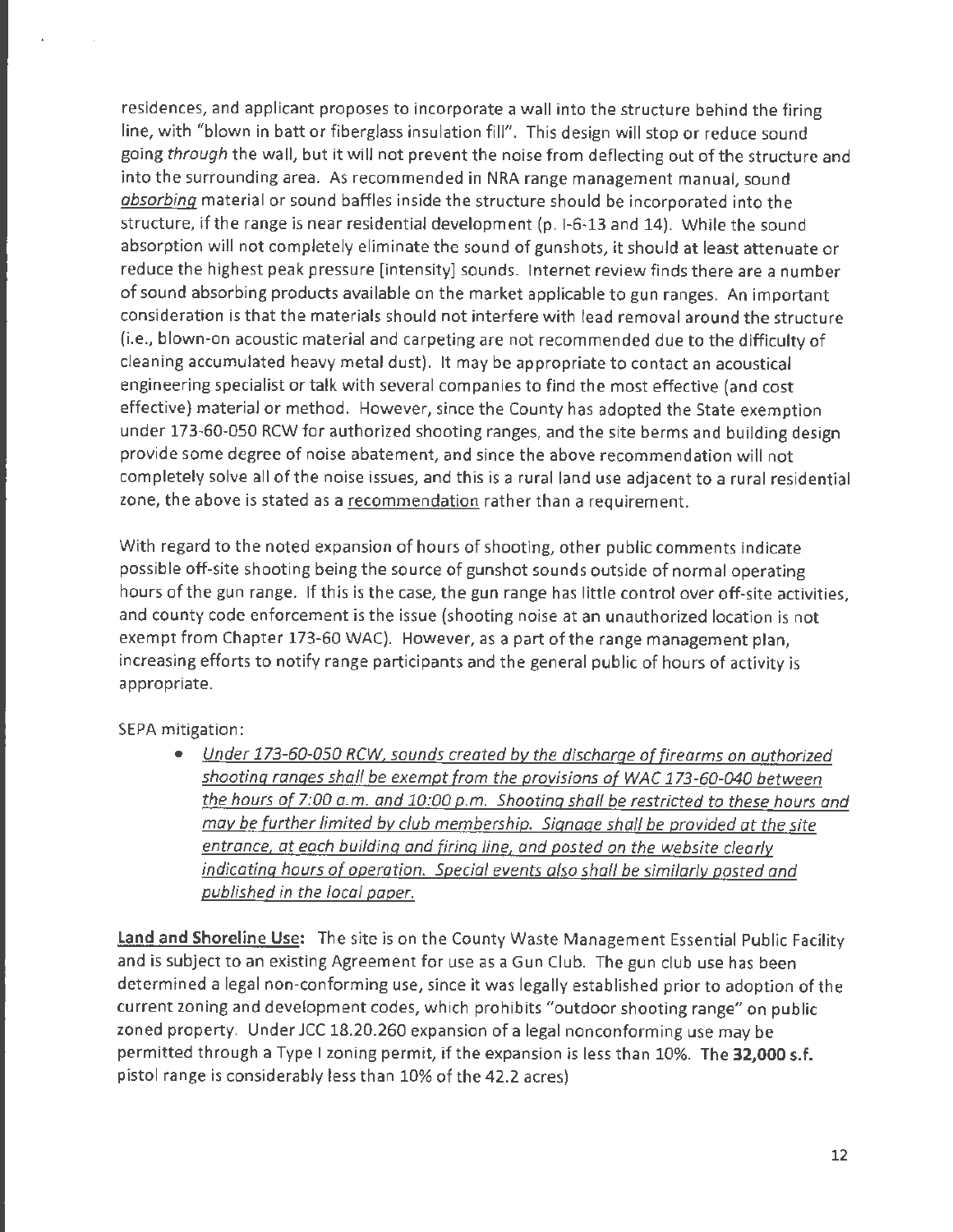The property is not on or near the shoreline. Zoning and land uses within the context of surrounding properties is as follows:

| Comprehensive Plan and Zoning: |                              | <b>Existing Land Use:</b> |                                                          |  |
|--------------------------------|------------------------------|---------------------------|----------------------------------------------------------|--|
|                                | Site: Waste Management EPF   |                           | Site: Existing Gun Club Facility                         |  |
|                                | North: Rural Residential 1:5 |                           | North: Large Residential Lots                            |  |
|                                | East: Rural Residential 1:5  |                           | East: Residential Lots                                   |  |
|                                | South: Rural Residential 1:5 |                           | South: Residential Lots                                  |  |
|                                | West: Waste Management EPF   |                           | West: County Land Fill and Fire District Training Center |  |

**Housing:** No residential units are proposed to be constructed or eliminated with this project. There is one existing home on the property for use by the caretaker. Additional analysis of the proposal and its affects related to HOUSING is not necessary.

**Aesthetics:** No views will be blocked as a result of the proposal. No significant adverse environmental impacts associated with aesthetics have been identified. No mitigation measures are recommended. Additional analysis of the proposal and its effects related to AESTHETICS is not necessary.

**Light and Glare:** No additional lighting or glare will result from the proposal. No significant adverse environmental impacts associated with light and glare have been identified. No mitigation measures are recommended. Additional analysis of the proposal and its effects related to LIGHT AND GLARE is not necessary.

**Recreation:** This proposal will be an enhancement to existing recreational uses. No significant adverse environmental impacts associated with recreation have been identified. No mitigation measures are recommended. Additional analysis of the proposal and its effects related to RECREATION is not necessary.

**Historic and Cultural Preservation:** The proposal was sent to the Department of Archaeology and Historic Preservation, Jamestown S'Klallam Tribe and the Port Gamble S'Klallam Tribe for comments. No comments were received. Additional analysis of the proposal and its effects related to HISTORICAL AND CULTURAL PRESERVATION is not necessary. However, if in the unlikely event cultural remains are discovered, work shall be stopped, and the Department of Archaeology and Historic Preservation and the Tribes will be contacted as standard protocol.

**Transportation:** The site is accessed by Gun Club Road, which is a public road. No significant adverse environmental impacts associated with transportation have been identified. No mitigation measures are recommended. Additional analysis of the proposal and its effects related to TRANSPORTATION is not necessary.

**Public Services:** No significant adverse environmental impacts to Public Services have been identified. No mitigation measures are recommended. Additional analysis of the proposal and its effects related to PUBLIC SERVICES is not necessary.